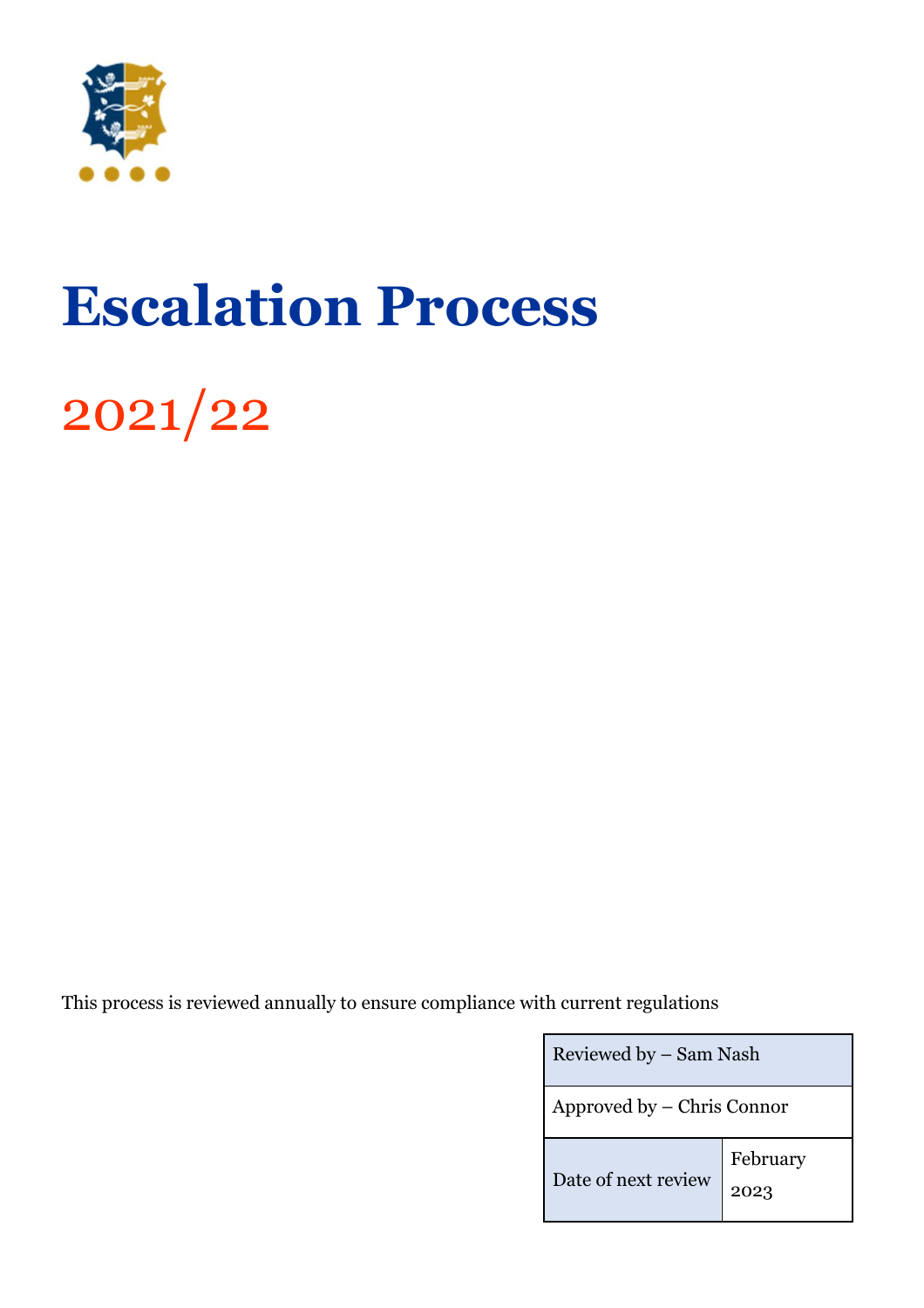#### **Purpose of the process**

To confirm the main duties and responsibilities to be escalated should the head of centre, or a member of the senior leadership team with oversight of examination administration, be absent.

## **Before examinations (Planning)**

In the event of the absence of the head of centre or the member of senior leadership with oversight of examination administration, responsibility for implementing JCQ regulations and requirements relating to activity prior to examinations will be escalated to Chris Connor – Vice Principal

To support understanding of the regulations and requirements, the following JCQ publications will be referenced:

- General Regulations for Approved Centres
- Instructions for conducting examinations
- Access Arrangements and Reasonable Adjustments
- Instructions for conducting coursework
- Instructions for conducting non-examination assessments
- Suspected Malpractice Policies and Procedures
- A guide to the special consideration process

## **Main duties and responsibilities relate to:**

- Centre status
- Confidentiality
- Communication
- Recruitment, selection and training of staff
- Internal governance arrangements
- Delivery of qualifications
- Public liability
- Conflicts of interest
- Controlled assessments, coursework and non-examination assessments
- Security of assessment materials
- National Centre Number Register
- Centre inspections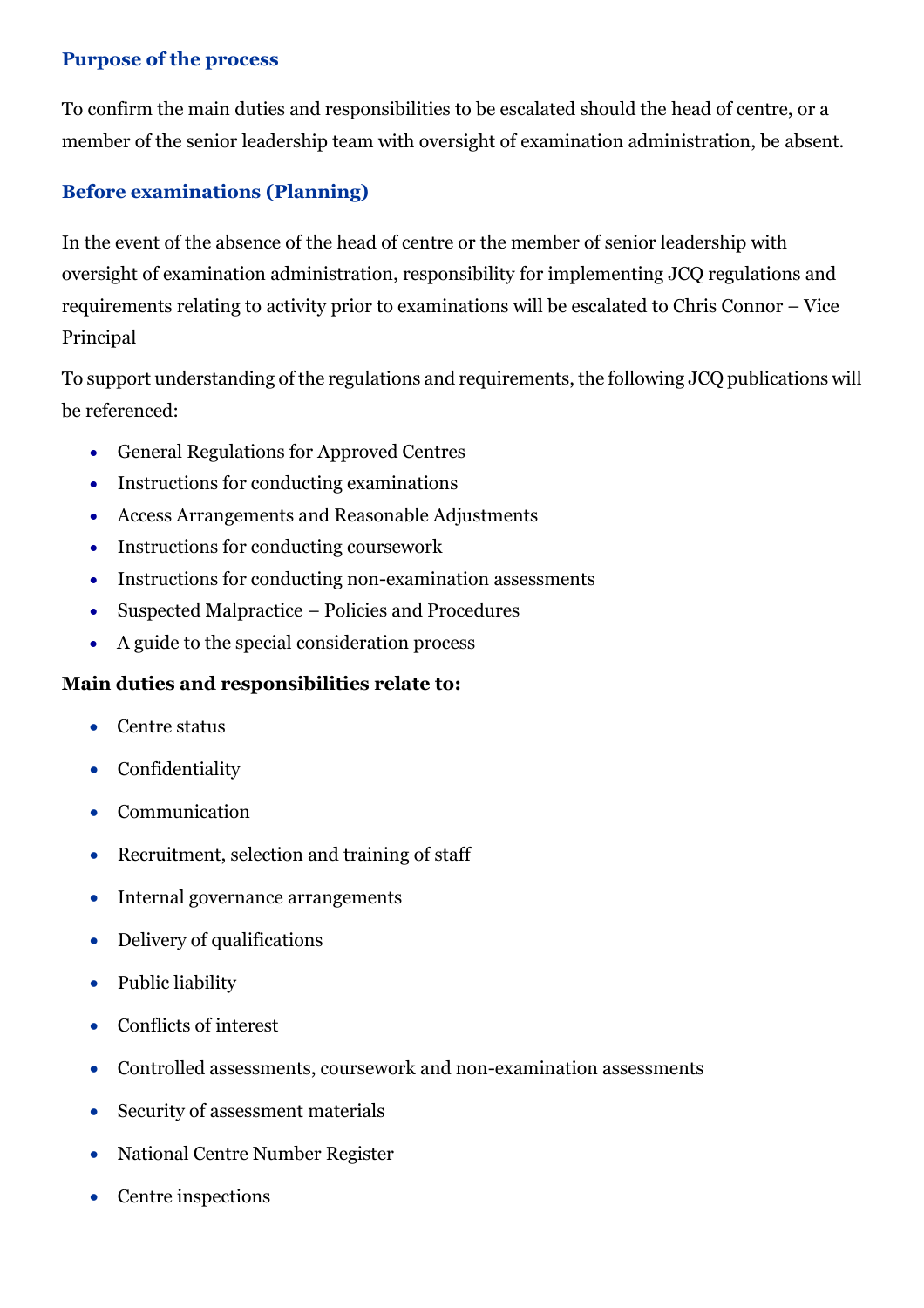Additional JCQ publication for reference:

- o Centre Inspection Service Changes
- Policies

Specific JCQ publications for reference:

- o General Regulations for Approved Centres (section 5)
- o Instructions for conducting examinations (section 25)
- o Access Arrangements and Reasonable Adjustments (section 5)
- Personal data, freedom of information and copyright

Additional JCQ publication for reference:

o Information for candidates – Privacy Notice

## **Before examinations (Entries and Pre-exams)**

In the event of the absence of the head of centre or the member of senior leadership with oversight of examination administration, responsibility for implementing JCQ regulations and requirements relating to entries and exam preparation will be escalated to Chris Connor – Vice Principle.

To support understanding of the regulations and requirements, sections of relevant JCQ publications will be specifically referenced including:

- General Regulations for Approved Centres (section 5)
- Instructions for conducting examinations (sections 1-15)
- Access Arrangements and Reasonable Adjustments (sections 6-8)

#### **Main duties and responsibilities relate to:**

- Access arrangements and reasonable adjustments
- Entries

Additional JCQ publications for reference:

- o Key dates in the examination cycle
- o Guidance Notes for Transferred Candidates
- o Alternative Site guidance notes
- o Guidance notes for overnight supervision of candidates with a timetable variation
- Centre assessed work

Additional JCQ publication for reference:

- o Guidance Notes Centre Consortium Arrangements
- Candidate information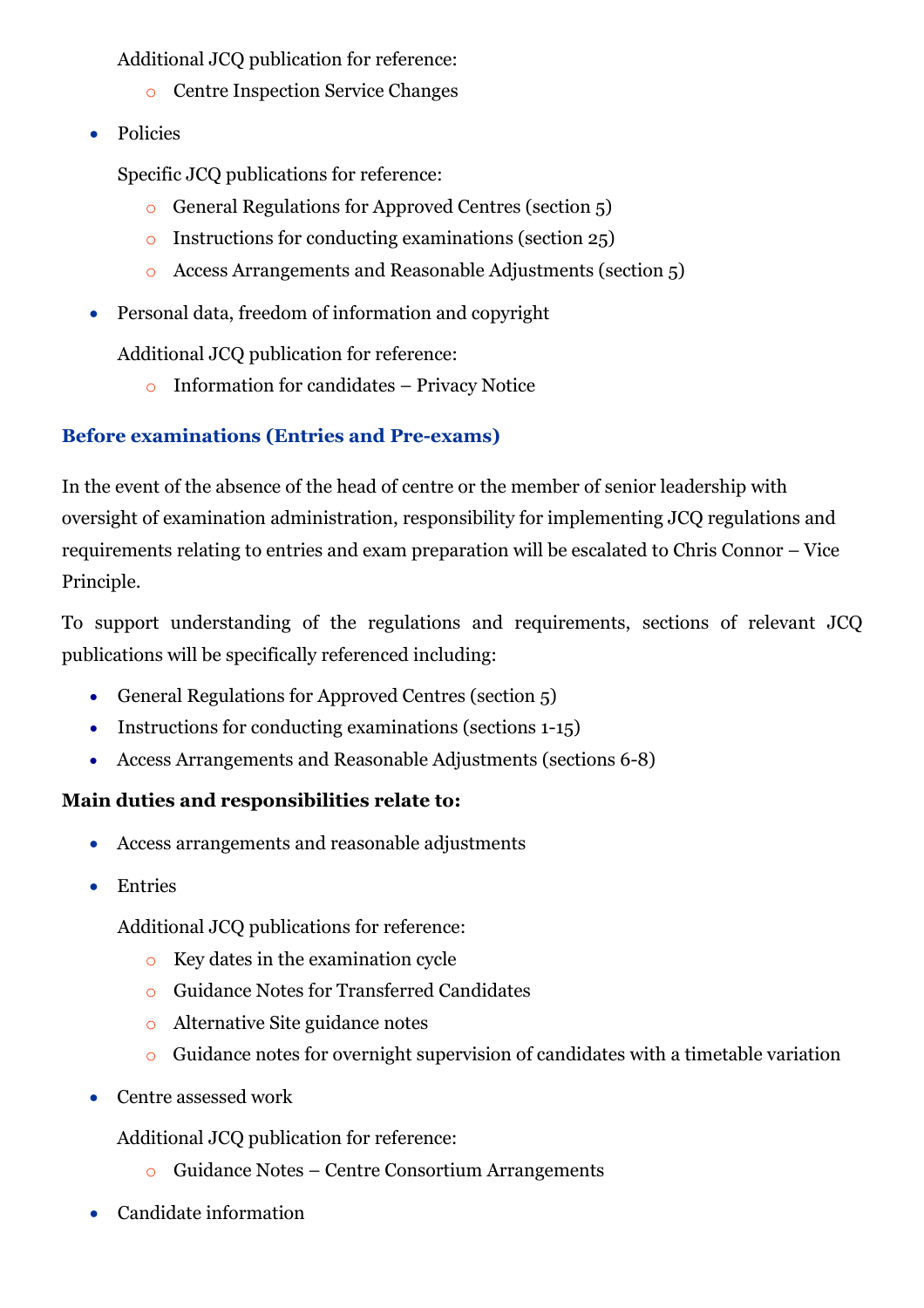Additional JCQ publications for reference:

- Information for candidates documents
- o Exam Room Posters

# **During examinations (Exam time)**

In the event of the absence of the head of centre or the member of senior leadership with oversight of examination administration, responsibility for implementing JCQ regulations and requirements relating to during exam time will be escalated to Chris Connor – Vice Principle.

To support understanding of the regulations and requirements, sections of relevant JCQ publications will be specifically referenced including:

- General Regulations for Approved Centres (sections 3, 5)
- Instructions for conducting examinations (sections 16-30)
- Access Arrangements and Reasonable Adjustments (section 8)
- A guide to the special consideration process (sections 2-7)

## **Main duties and responsibilities relate to:**

• Conducting examinations and assessments

Additional JCQ publication for reference:

- o Guidance Notes Very Late Arrival
- Malpractice
- Retention of candidates' work

# **After examinations (Results and Post-Results)**

In the event of the absence of the head of centre or the member of senior leadership with oversight of examination administration, responsibility for implementing JCQ regulations and requirements relating to after examinations will be escalated to Chris Connor – Vice Principle.

To support understanding of the regulations and requirements, sections of relevant JCQ publications will be specifically referenced including:

• General Regulations for Approved Centres (section 5)

# **Main duties and responsibilities relate to:**

• Results

Additional JCQ publication for reference:

o Release of Results notice